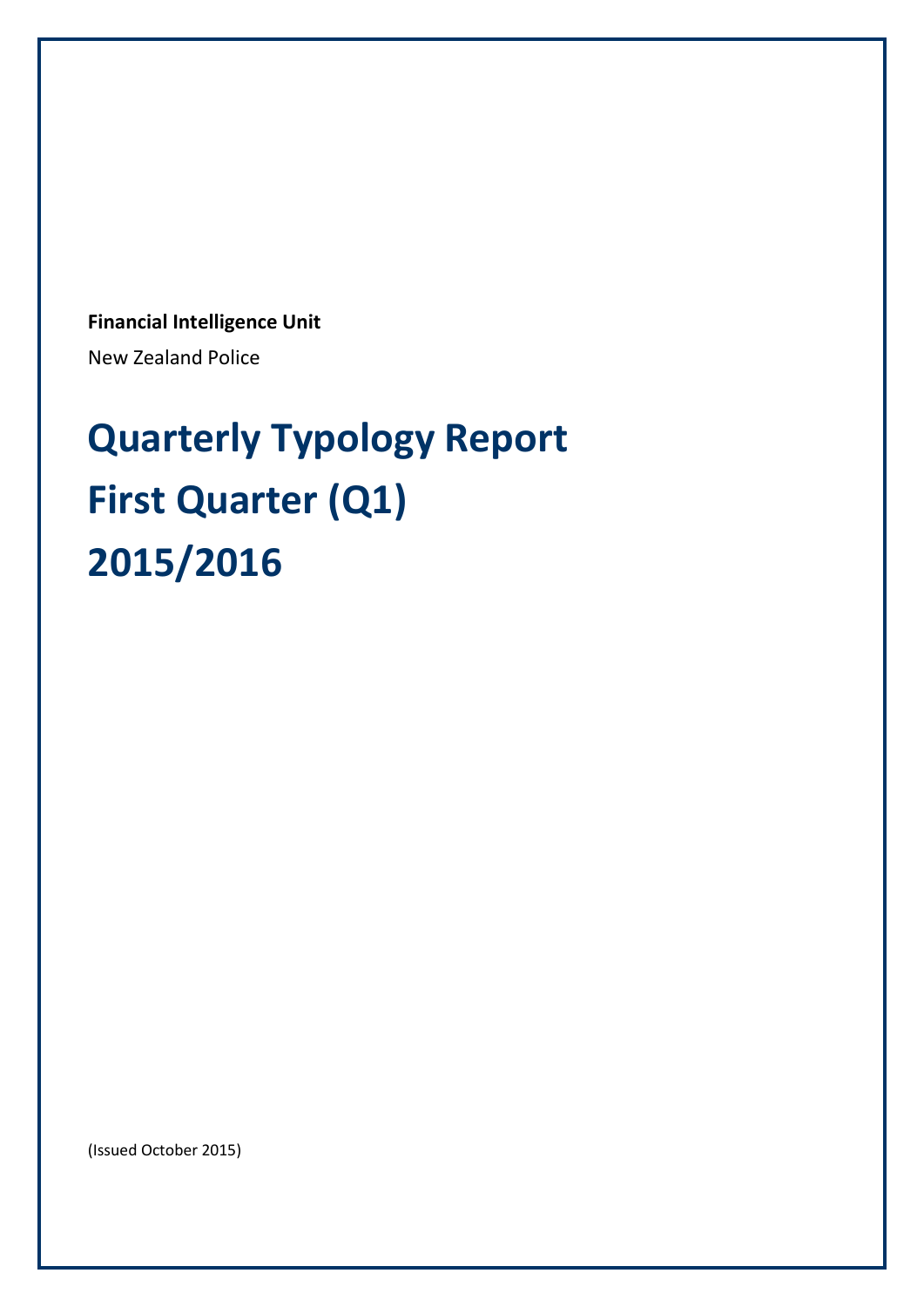### **INTRODUCTION**

This report is the first Quarterly Typology Report of 2015/2016 produced by the Financial Intelligence Unit (FIU), part of the New Zealand Police Financial Crime Group. As the Quarterly Typology Report dissemination goes beyond law enforcement, the basics of money laundering, typologies and indicators will continue to be included to provide context to those new to the topic. **A list of typologies is contained in Annex 1.** This publication is comprised of open source media reporting observed within the last quarter. **Readers are strongly advised to note the caveat below.** 

- **The open source nature of the material that this document is based on means that the veracity of the reports within this document may vary**
- **Views expressed within this document may not necessarily be those of the New Zealand Police or of any of its employees**
- **Reports within this document have been précised; additional information can be obtained via the hyperlinks if available**
- **The information contained within this document should NOT be taken out of context**

#### **BACKGROUND**

The Anti-Money Laundering and Countering Financing of Terrorism (AML/CFT) Act became law in October 2009. It is the result of a review of AML/CFT legislation and aims to assist in detecting and deterring money laundering, contributing to public confidence in the financial system and achieving compliance with the Financial Action Task Force (FATF) recommendations. The Financial Intelligence Unit produces the Quarterly Typology Report as part of its obligations under s.[1](#page-1-0)42 (b) (i) and s.143 (b) of the AML/CFT Act 2009.<sup>1</sup>

#### **PURPOSE**

The purpose of the Quarterly Typology Report is to provide an accurate picture of current, emerging and longer term factors impacting on the AML/CFT environment. The Quarterly Typology Report is intended to do the following:

- Examine money laundering and terrorist financing methods used in New Zealand and overseas
- Provide indicators of money laundering and terrorist financing techniques
- Highlight emerging trends and topics and share information in relation to AML/CFT and financial crime in general
- Provide typology case studies
- Update suspicious transaction reporting and Asset Recovery Unit activity

#### **SCOPE**

1

The Quarterly Typology Report is a law enforcement document. However, it does not include sensitive reporting or restricted information and is published on the FIU website. The Quarterly Typology Report is produced using a variety of sources and qualitative/quantitative data.

#### **DEFINITION OF MONEY LAUNDERING**

Under New Zealand legislation the money laundering offence is defined in s.243 of the Crimes Act 1961 and s.12b of the Misuse of Drugs Act 1975. The key elements of a money laundering offence are:

- Dealing with, or assisting in dealing with, any property for the purpose of concealing it, and
- \* Knowing or believing that such property is the proceeds of a serious offence, or being reckless as to whether it is the proceeds of a serious offence

#### **DEFINITION OF TERRORIST FINANCING**

Terrorist financing is criminalised in New Zealand under the [Terrorism Suppression Act 2002.](http://www.brookersonline.co.nz/databases/modus/lawpart/statutes/ACT-NZL-PUB-Y.2002-34?sid=kmrns7gqcd7vmoctrsxwmgrmbxgvmcpn&hli=0&sp=statutes&si=1610670095) Under this legislation it is an offence to:

- Collect funds intended to be used for a terrorist act or intended for an entity known to carry out terrorist acts
- Knowingly deal with any property owned or controlled by a designated terrorist entity
- Make financial services available to a designated terrorist entity

<sup>1</sup> S.142 (b) Financial intelligence functions of Commissioner: The financial functions of the Commissioner are to - produce guidance material, including: (i) typologies of money laundering and financing of terrorism transactions

<span id="page-1-0"></span>S.143 (b) Powers relating to financial intelligence functions of Commissioner: The Commissioner may - (b) share suspicious transaction reports, cash reports, suspicious property reports, and other financial information and intelligence with domestic and international authorities for the purposes of this Act and regulations.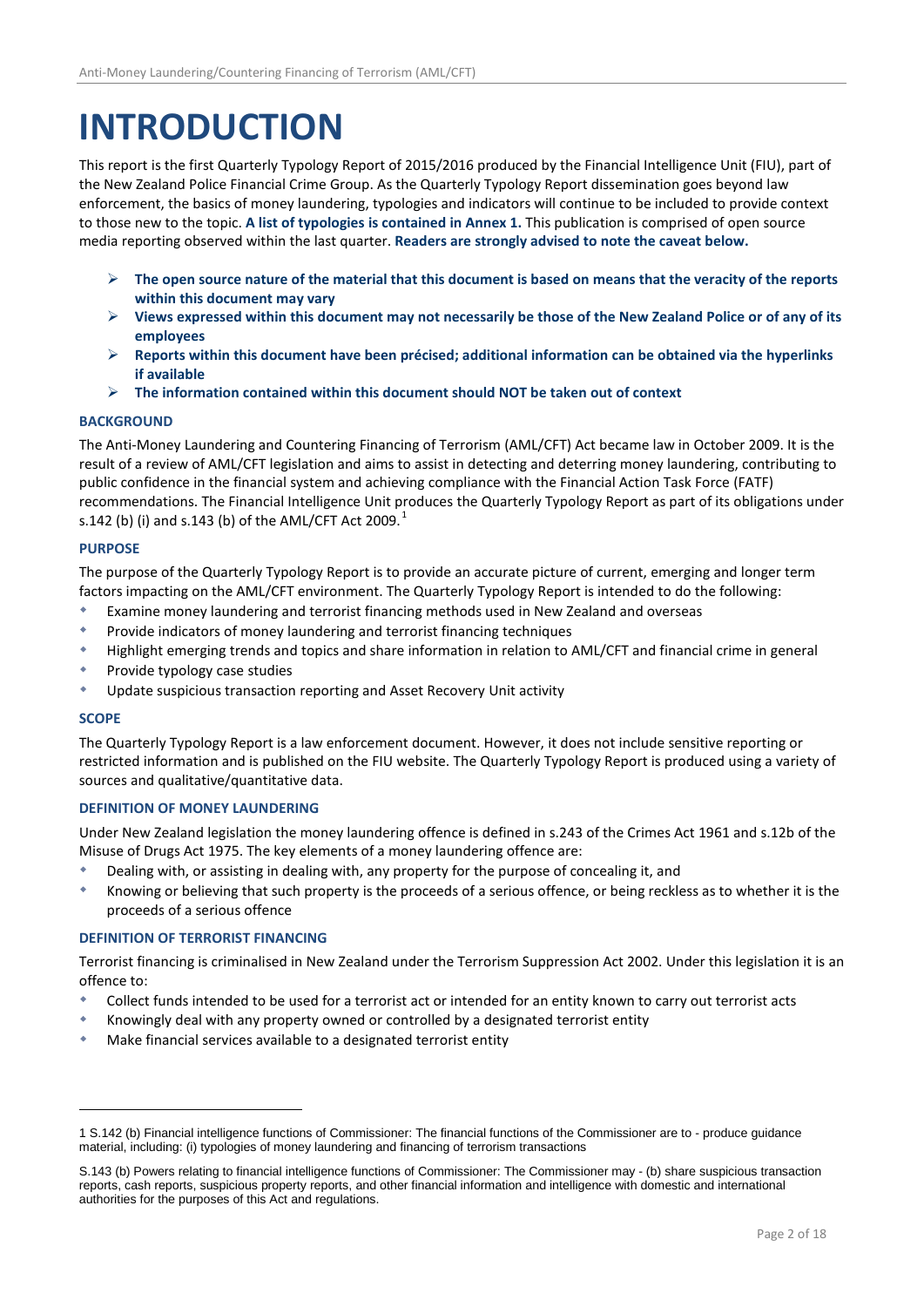## **Financial Intelligence Unit and partner agencies - Updates**

**NOTE: Information on the Financial Intelligence Unit is provided as a permanent annex (refer Annex 2).**

#### **FIU STATISTICS**

#### *STRs*

In first quarter of 2015-16 the number of STRs reported to the FIU decreased by one-third of the same time last year but it is still higher than in the first year of reporting pursuant to the AML/CFT Act. The FIU has processed 2059 STRs (compared to 3027 in 2014-15 and 1303 in 2013-14).

Currently the number of rejected STRs has increased to 360 from 284 in Q1 2014-15.







There is also a decline of the total count of transactions processed for this latest quarter corresponding to the decrease in the number of STRs. The FIU has processed a total of 15983 suspicious transactions (compared to 22531 in Q1 2014-15). In view of that, the total value of those transactions has too reduced to NZD 1.2 billion (compared to NZD 1.68 billion last year).

#### *STR Content Reports*

The FIU collects and collates information provided by external parties and reporting entities, especially banks and other financial institutions. After the required analysis, intelligence products such as STR Content Reports, STR Spreadsheets and Intelligence Reports are sent to other investigative and intelligence units within Police, sector supervisors, domestic partner agencies and to relevant international agencies.

An STR Content Report is a basic intelligence product that comprises of the reporting entities grounds for suspicion, the reported transactions, and biodata. Often the FIU will add additional value to the STR content report by including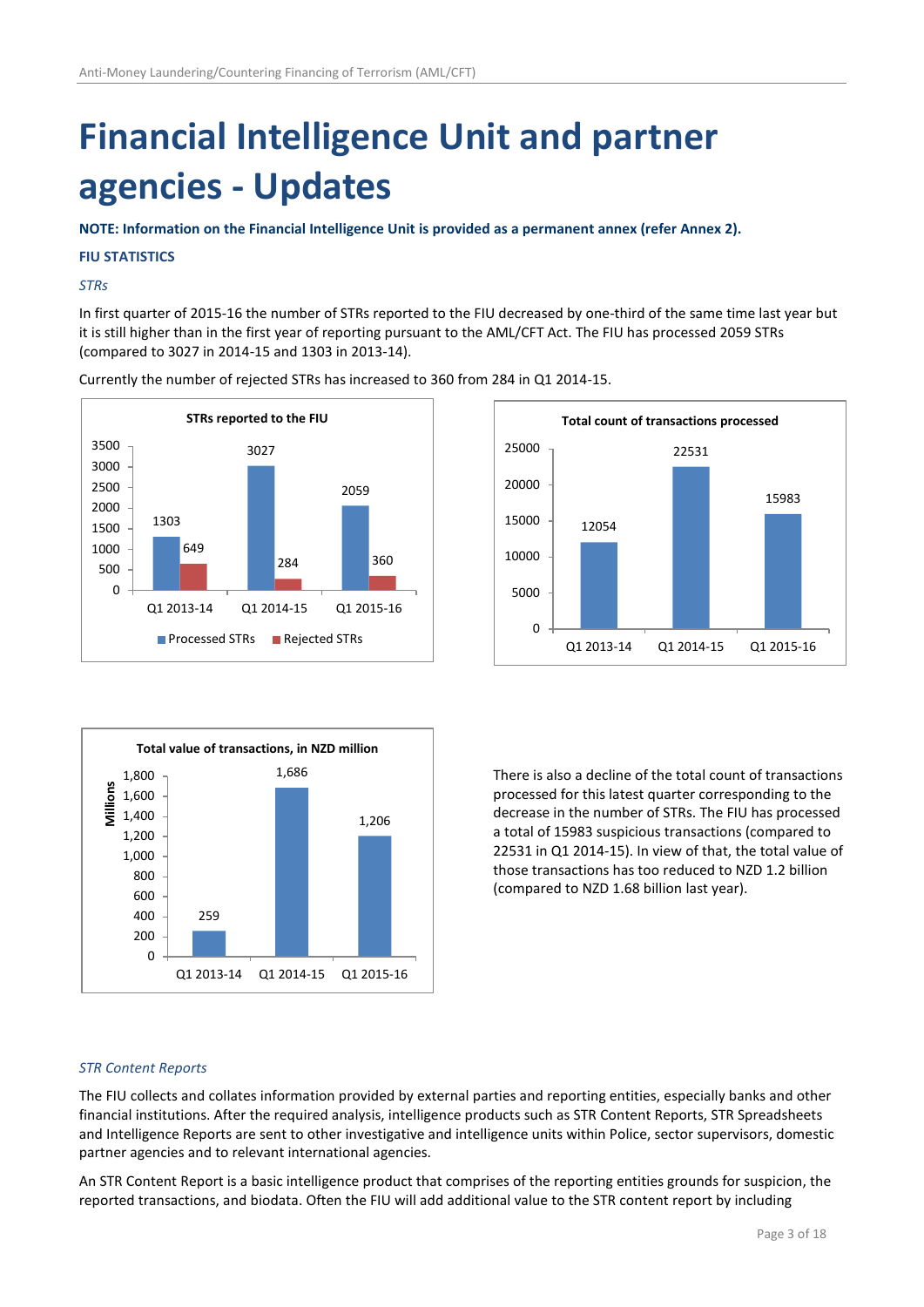information held in Police intelligence systems. These STR content reports primarily contain data from the reported relevant STRs, and also Border Cash Reports (BCRs) and Suspicious Property Reports.

In Q1 2015-16 the FIU disseminated a total of 175 STR content reports, most of which have been sent to Police and international FIUs – 86 and 54 respectively. There were a total of 446 STRs and 12 BCRs included in these STR content reports for this quarter.



#### *STR Spreadsheets*

An STR Spreadsheet is a collection document for the detection, investigation, and prosecution of offences by different prosecuting authorities within the New Zealand Government. Once the collection phase is completed, the STRs are exported to a spreadsheet in their raw form. With the exception of the Police Spreadsheets they do not have any added value from Police intelligence systems.

The FIU distributed 11 STR spreadsheets in Q1 2015-16 to six partner agencies, which included raw data of a total of 2150 STRs.

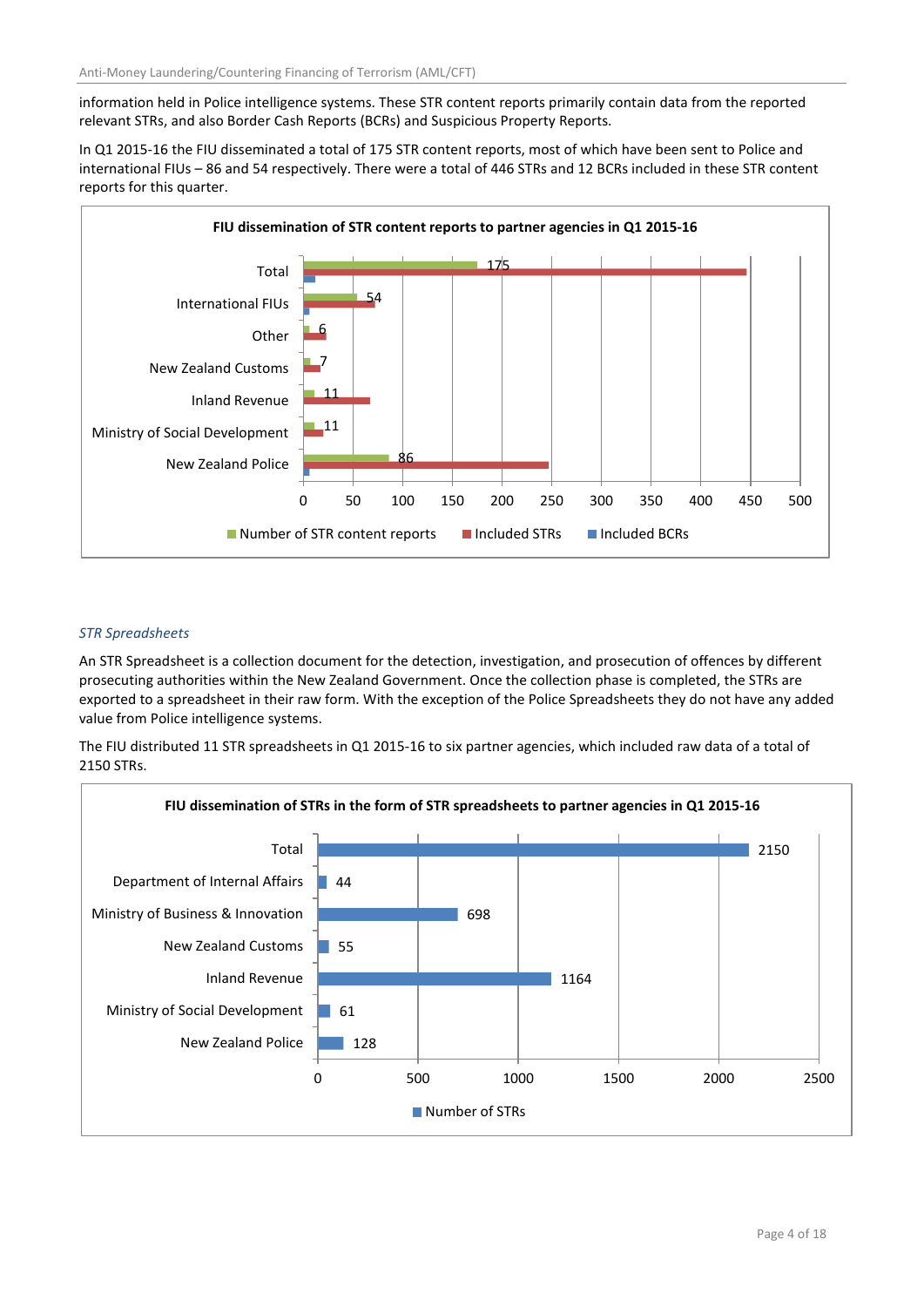#### *Intelligence Reports*

Intelligence Reports are produced by the FIU intelligence analysts and they involve a wide collection of data including information from the reported STRs. These reports contain data analysis of the STRs, drawn inferences and recommendations made to the intended recipient.

During Q1 2015-16 the FIU has produced 20 intelligence reports which contained analysis of a total of 28 STRs. Half of these intelligence reports were sent to Police. Other recipients included Inland Revenue, DIA, Egmont Group and international FIUs.



#### **FIU CONFERENCE 2016**

The 2016 FIU-ACAMS conference will be held again next year at Te Papa, Wellington on 14-15 September. The FIU is currently scoping on the conference and will be sending out information through the goAML message board in the coming months. To make comments or suggestions, please contact the FIU at FCG.Seminar@police.govt.nz

#### **GOAML 4.2 UPGRADE**

The goAML upgrade will now happen between 3-16 December inclusive. This means that we will need to take the reporting website offline for about a week while the upgrade takes place. The FIU asks that during this the Reporting Entities hold all STRs and submit at the end of the down period. The FIU does not consider that Reporting Entities will breach the 3-day reporting rule. Any urgent STRs will be accepted verbally pursuant to the AML/CFT Act. We will be able to be more specific closer to the time.

We have posted a general web user guide for version 4.2 on our website, as well as a brief letter from Andrew Hill, Manager FIU. Note that the implementation date in the letter is no longer correct, as the upgrade was pushed back to December. Our information web site is here, and we will make updates as they come to hand. <http://www.police.govt.nz/advice/businesses-and-organisations/fiu/goaml>

#### **ORGANISED CRIME BILL**

The Organised Crime and Anti-Corruption Legislation Bill has completed the Committee of the Whole House stage in Parliament. It was split into 15 various pieces of legislation which are awaiting third reading. The Bill includes amendments to the AML/CFT Act to introduce reporting for international transactions (with a threshold of NZD 1,000) and for large cash transactions (with a threshold of NZD 10,000). Officials expect that the Bill will pass before the end of 2015, with a commencement date for reporting of 1 July 2017.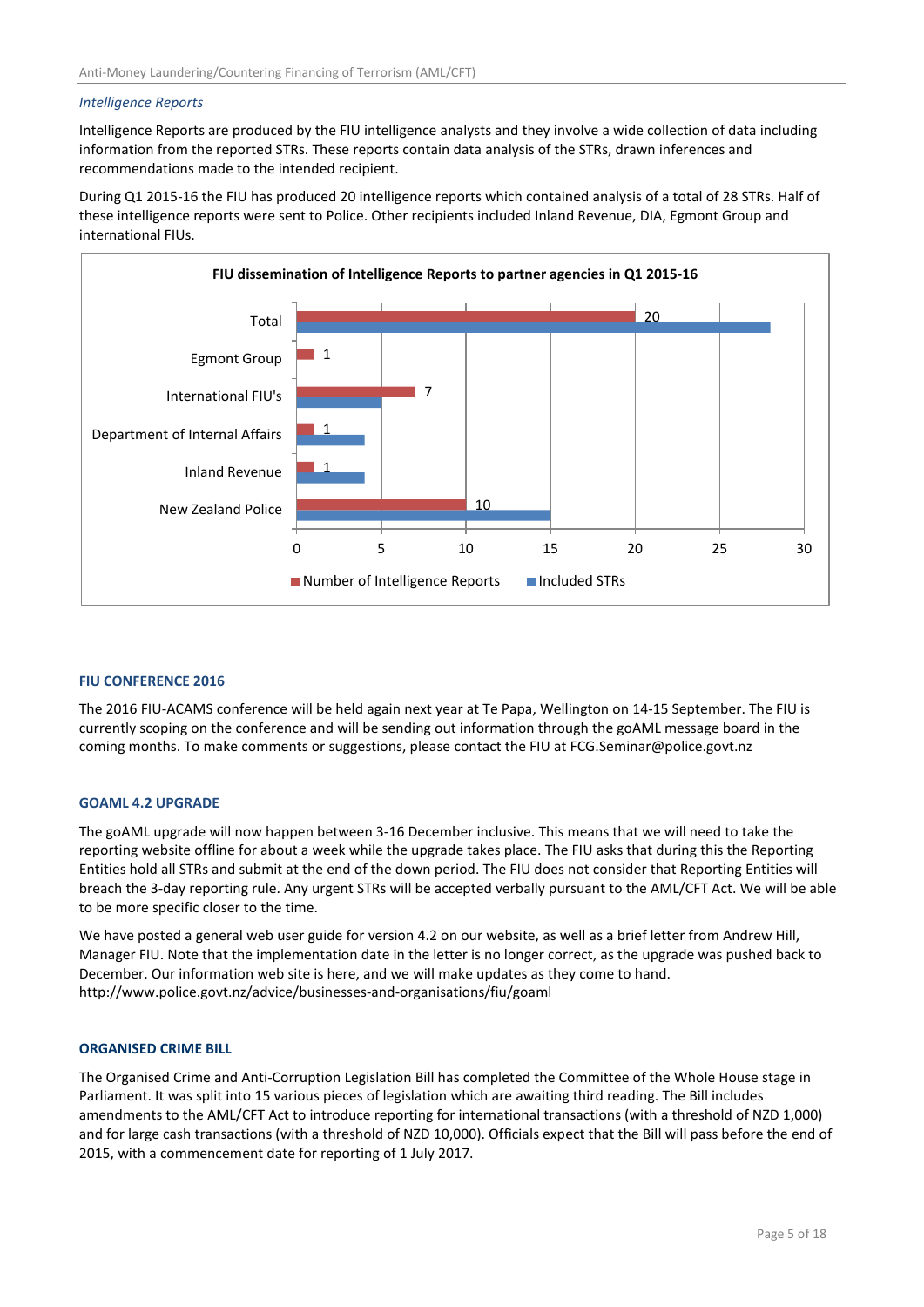#### **2015 APG TYPOLOGIES MEETING**

The 2015 APG Typologies and Capacity Building Workshop will be held from 16 to 20 November 2015, in Kathmandu, Nepal, and Senior Research Advisor will be attending this event. This typologies meeting will include workshops on new and emerging terrorist financing risks, with particular emphasis on terrorist financing related to ISIL. Its aim is to share regional experiences and considering opportunities to deepen international cooperation in assessing and responding to terrorist financing risks. The meeting will reflect current work being done by the FATF and UN, and APG members.

#### **REGIONAL COUNTERTERRORISM FINANCING SUMMIT**

In November Australia's and Indonesia's financial intelligence units, AUSTRAC and PPATK, will co-host the first counterterrorism financing summit in our region in Sydney. This summit will boost collective efforts to track terrorism financing and proceeds of crime through a range of financial channels to counter the terror threat and combat transnational crime in the critical parts of the Australasia region. National Manager for Financial Crime Group will be attending the summit.

#### **MUTUAL EVALUATION OF SINGAPORE**

For three weeks in November, a FATF evaluation team will be conducting an onsite visit to Singapore as part of the country's evaluation process. The Manager of FIU will be joining this evaluation team as a law enforcement expert from New Zealand.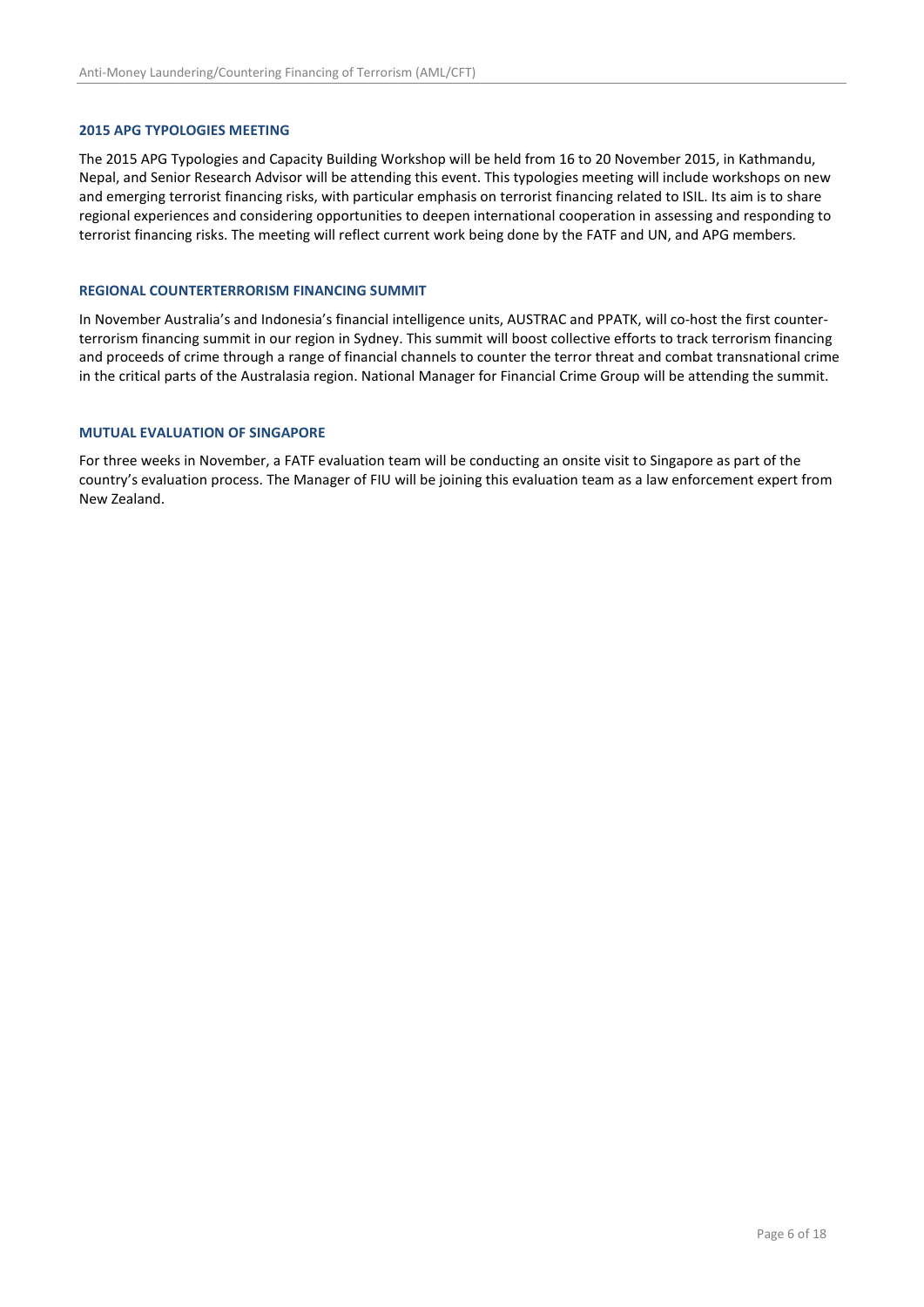### **Asset Recovery Units**

The New Zealand Police Asset Recovery Units were established in December 2009 to coincide with the implementation of the Criminal Proceeds (Recovery) Act 2009 (CPRA). The CPRA established a regime for the forfeiture of property that has been directly or indirectly acquired or derived from significant criminal behaviour. It is intended to reduce the possibilities for individuals or groups to profit from criminal behaviour, to reduce the opportunities they have to expand their criminal enterprises, and act as a deterrent for criminal activity. There are four Asset Recovery Units (ARUs), based in Auckland, Hamilton, Wellington, Christchurch.

#### **ASSET RECOVERY UNITS: KEY STATISTICS - CORRECT AS AT 30 SEPTEMBER 2015**

#### **RESTRAINTS & FORFEITURES**

At the end of Q1 2015-16:

- Forfeiture Orders for assets worth an estimated NZD 64.1 million were in place (see key terms below), and
- Restraining Orders were in place over assets worth an estimated NZD 252.1 million pending further investigation and court action (see key terms below).

In July 2015 Dr Michael McFadden from the Institute for Social Science Research undertook research in relation to the crime prevention value obtained through the work of the ARUs. The calculation that he developed estimates that on average crime to the value of NZD 3.3 can be prevented for every NZD 1 restrained and NZD 3.5 for every NZD 1 forfeited. Using this multiplier, crime to the value of NZD 1.1 billion has been prevented since the CPRA came into effect. The majority of this derives from cases associated with organised crime and serious drug offending.

During September –

- Assets valued at an estimated NZD 22.3 million were restrained; and
- Assets worth an estimated NZD 906K of assets were forfeited to the Crown.

This means that asset recovery actions have prevented crime to an estimated value of NZD 76.8 million in the last month.

*N.B All data are provisional and are drawn from a dynamic operational database. They are subject to change as new information is continually recorded*

#### **ASSETS & CASES**

The ARUs have investigated 2955 assets, worth NZD 451 million since the CPRA came into effect. These assets include –

- 1112 cash sums/bank accounts worth NZD 77 million,
- 578 vehicles worth an estimated NZD 19 million,
- 529 houses worth an estimated NZD 253 million, and
- 23 farms/orchards worth an estimated NZD 29 million.

#### **CASES & OFFENDING**

The ARUs have opened 953 cases, many with strong links to organised crime. 364 of these cases worth an estimated NZD 138 million are linked to methamphetamine offending. 333 cases worth an estimated NZD 91 million are linked to cannabis offending. 71 cases worth an estimated NZD 71 million are linked to other drug offending. Other cases are linked to theft, tax evasion, and money laundering. 81% of ARU cases are linked to drug offending.

#### **Key terms**

**Investigated assets:** These are…"assets that have been investigated since the Criminal Proceeds (Recovery) Act 2009 came into effect on December 1st 2009". Figures reported in this category include subsequently abandoned cases and should not be confused with **restrained** assets.

**Restrained assets**: These are…"assets that have been taken from the control of alleged offenders and placed in the hands of the Official Assignee whilst further investigations take place".

**Forfeited assets**: These are…"assets that, following their initial restraint, have been forfeited to the Crown". The NZD value of these orders does not represent the sum that will be returned to government accounts. Forfeiture Orders are subject to appeals and costs and third party interests must be paid out of the asset value.

**Profit Forfeiture Order**: This is an order made as a result of civil proceedings instituted by the Crown against a person in order to recover a debt due to it. The maximum recoverable amount, which is determined by calculating the value of any benefit received by criminal offending minus the value of any assets forfeited to the crime, is recovered by the Official Assignee on behalf of the Crown.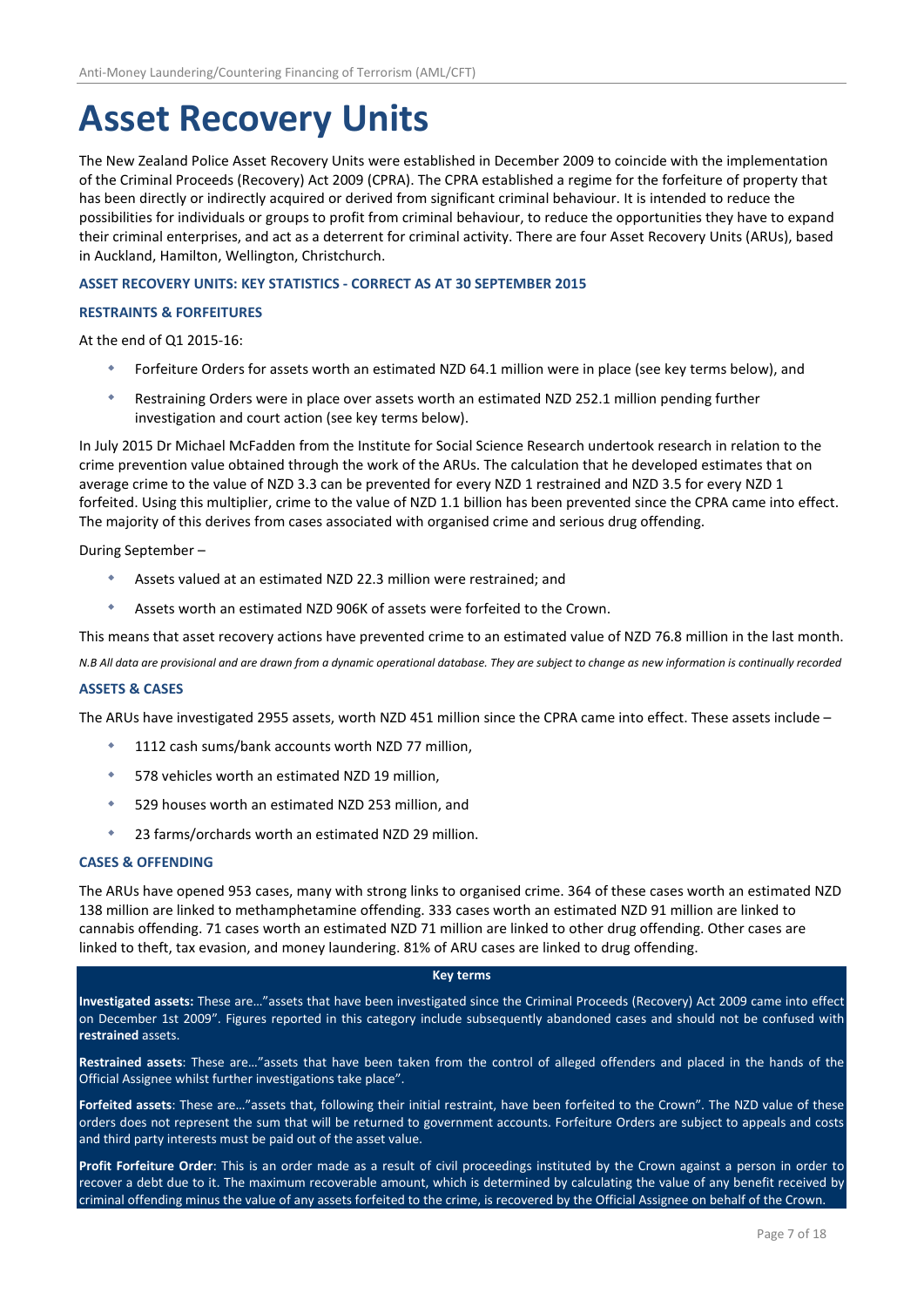## **Capital Markets**

Capital markets are an attractive option at layering and integration stages of money laundering. In addition, layering through capital markets may be inherent in offending or placement (for example, in predicate offences occurring in the markets such as insider trading, market manipulation and securities fraud).

New Zealand's capital markets are supervised by the Financial Market Authority (FMA) which was established in 2011. Its predecessor, the Securities Commission, had analysed money laundering risk in the New Zealand capital markets in their Sector Risk Assessment 2011 (SRA 2011),[2](#page-7-0) and most of our following analysis is drawn from that report.

The opportunities presented to quickly carry out transactions, including transnational transactions, within the capital markets with relative anonymity may facilitate illicit transactions. For example, buying, selling and exchanging securities between countries may be more anonymous than transferring funds through telegraphic transfers. Effective movement of value between parties can also be achieved through manipulation of value on many trades effectively allowing transfers outside of traditional channels which are subject to high levels of scrutiny. In addition, because capital markets are perceived as respectable, unusual transactions through capital markets may attract less attention; or be perceived to attract less attention. Finally, as with other forms of wealth, investment in capital markets may be an attractive ultimate destination for proceeds of crime.

#### **OPPORTUNITIES TO LAUNDER**

The securities industry is one of the main industries through which persons and entities can access the international financial system. This access provides opportunities for criminals to abuse the financial system. It is increasingly recognised that capital markets offer many opportunities to launder illicit funds. Such opportunities for illegal activities include:

- Transnational transactions and exchanges are possible and may not arise suspicion or attract the same level of due diligence as other channels such as remittance service providers;
- Trade in low priced securities and private issues offer many opportunities for fraud and manipulation. These same opportunities may be exploited to launder money, for example, placing proceeds of crime in a company that is about to become public would offer an opportunity to sell the shares in the company establishing an apparently legitimate source of the funds;
- Some securities may be bought or sold at inflated or deflated rates, effectively transferring value from one party to any other (for example, if party A sells options at a price below the rational market rate to party B, an effective transfer of funds would have taken place if party B then sells the options in the open market);
- Similarly, exchange of one security for another allows for subtle effective transfer of value;
- New technology-based services in the markets provide opportunities to avoid CDD/KYC. For example, internet based trading platforms offer increased opportunity to trade without any face-to-face contact with clients anywhere in the world. Such platforms may be relatively easy to set up and may create a "black-box" in which it becomes impossible for financial institutions to understand individual transactions;
- Similarly, structures and accounts, such as trust, nominee, omnibus accounts, hedge funds etc, may be used to mask the individual beneficial owners and make KYC by financial institutions difficult.

#### **OVERALL VULNERABILITY AND RISK ASSESSMENT**

Capital markets are an attractive option for both domestic and international launderers, especially those laundering proceeds of crime with non-cash origin. In particular, businesses in these sectors provide opportunities for non-face-toface transactions and transactions through intermediaries, significantly increasing access to substantial domestic and transnational channels. However, thanks in large part to the relatively small size of the New Zealand markets, which limits the availability for illicit transactions, the inherent vulnerability of the markets appears to be moderate.

<span id="page-7-0"></span><sup>&</sup>lt;sup>2</sup> Securities Commission New Zealand Anti-Money Laundering and Countering the Financing of Terrorism Sector Risk Assessment March 2011<http://fma.govt.nz/assets/Reports/110301-aml-cft-sector-risk-assessment.pdf>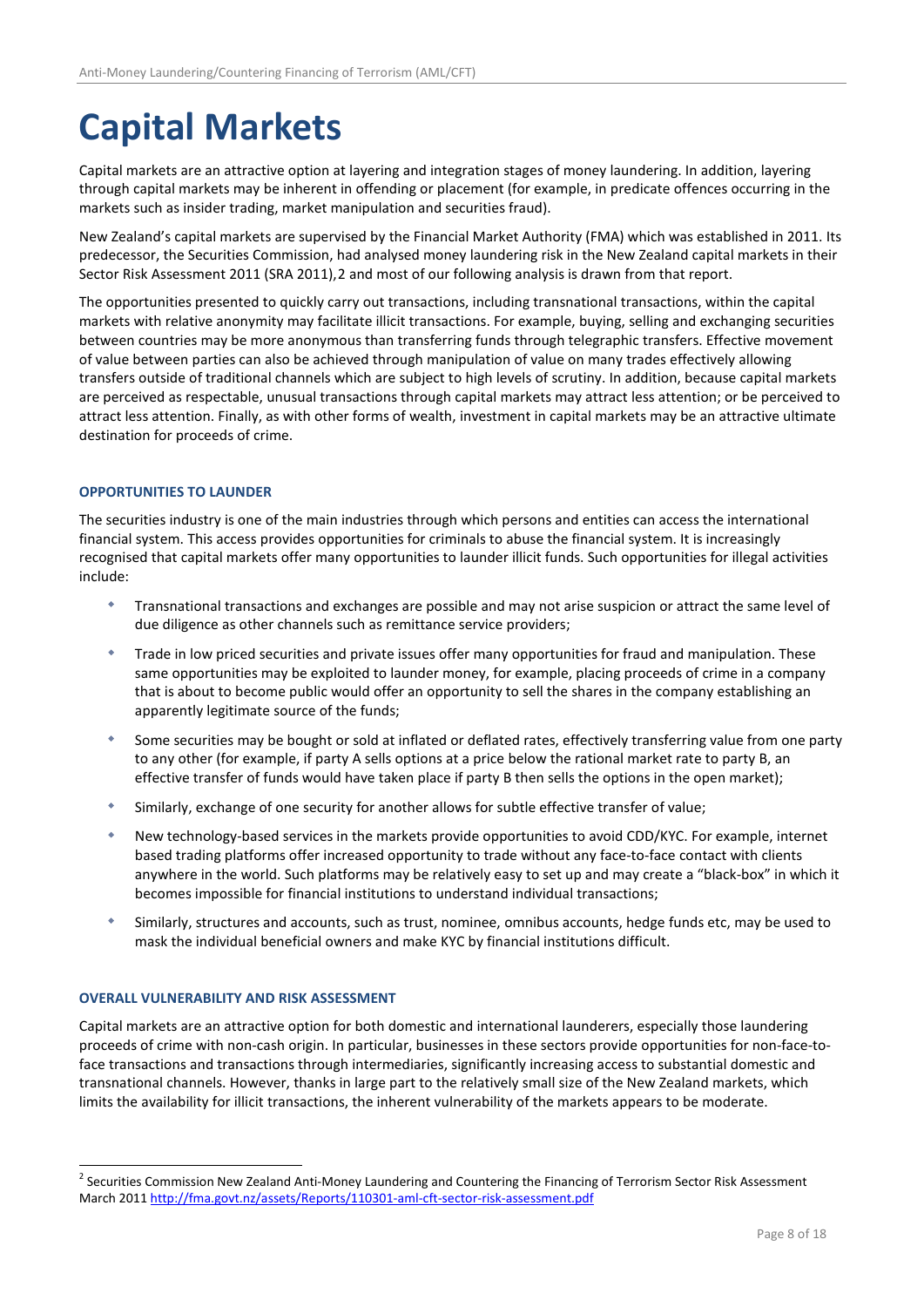In general, capital markets are easily accessible. There are many opportunities to enter markets online or to use intermediaries with limited face to face the gatekeepers. Although New Zealand does not have some identified high risk products, such as bearer negotiated shares, New Zealand's markets offer a wide array of products available for laundering which can often be accessed non-face-to-face. Where predicate offending such as market manipulation, abuse and fraud occur in the market, the placement of proceeds in the market is likely to be an inseparable element of the offending.

Many securities markets are inherently transnational, and international exchange of securities is not uncommon. The Securities Commission SRA 2011 found that both brokers and financial advisors had a high level of international exposure. In both cases, it was noted that Australia was the main overseas market, although customers in the USA, UK, Brunei, China and Singapore were also noted.<sup>[3](#page-8-0)</sup> The smaller futures and options sector was noted as being an inherently international market and is particularly exposed to transnational capital flows.

#### **DETECTION, STR REPORTING BY THE SECTOR AND PROSECUTION**

Financial activity within the New Zealand capital markets is subject to AML/CFT controls including supervision by the FMA, Customer Due Diligence / Know Your Client (CDD/KYC) and STR reporting to the FIU. The FATF noted that, internationally, capital markets' vulnerability is increased as brokers/dealers may be overly reliant on CDD/KYC by third parties.<sup>[4](#page-8-1)</sup>

For the 2014-15 financial year the FMA reported 24% of their investigations were related to insider trading, market manipulation and disclosure obligations. Only 2% of the FMA's reported investigations could potentially be related to money laundering, they are still ongoing.

There are very a few Police cases where use of shares and other capital markets have been involved. For example, in 2001 during Operation Illusion a gang associate was found to have accumulated NZD 2 million worth of assets, some of which were stored in the form of shares, demonstrating the potential use of the markets to launder. In another case, Police are currently investigating a foreign offender and have restrained a number of shares owned by the individual.

The low level of STR reporting and the lack of prosecutions for money laundering in New Zealand capital markets may suggest that these forms of illegal activities go undetected. It is possible that the chance of detection of money laundering (and terror financing) within the capital markets may potentially increase if CDD and KYC processes are improved.

#### **OVERSEAS CASE STUDIES – CANADA<sup>[5](#page-8-2)</sup>**

#### *Case 1. Securities traded over the counter*

A subject of an investigation purchased over one million shares in a company traded over the counter in an off-market transaction for less than a third of the market price. An investment company sold the shares through an integrated firm (i.e. a major financial institution) on the part of the investigative subject. FINTRAC (the Financial Transactions and Reports Analysis Centre of Canada) suspected that the terms of the sale of these shares were predetermined by the investigative subject and the purchasing party, in order to transfer the criminal proceeds. The shares were sold the next day at market price, which enabled the share purchaser to receive a 300% return on their investment in one day, and provided a seemingly legitimate explanation for the source of the criminal proceeds.

#### *Case 2. Early redemption of securities*

In a drug protection case, suspected members of an organised crime group deposited cash into a front money account at a casino. The individuals then withdrew the funds and were issued cheques, which were deposited into the bank accounts of the suspects and used to purchase certain investment products called GICs (guaranteed investment certificates). These GICs were sold shortly afterward and the individuals did not appear to be concerned about the penalties that would result from their sale prior to maturity.

<span id="page-8-0"></span> $3$  Ibid page 23

<span id="page-8-1"></span><sup>&</sup>lt;sup>4</sup> FATF Report: Money Laundering and Terrorist Financing in the Securities Sector, October 2009, page 31 [http://www.fatf](http://www.fatf-gafi.org/media/fatf/documents/reports/ML%20and%20TF%20in%20the%20Securities%20Sector.pdf)[gafi.org/media/fatf/documents/reports/ML%20and%20TF%20in%20the%20Securities%20Sector.pdf](http://www.fatf-gafi.org/media/fatf/documents/reports/ML%20and%20TF%20in%20the%20Securities%20Sector.pdf)

<span id="page-8-2"></span><sup>&</sup>lt;sup>5</sup> [Money laundering trends and typologies in the Canadian securities sector, April 2013,](http://www.fintrac-canafe.gc.ca/publications/typologies/2013-04-eng.asp) pages 9-10 [http://www.fintrac](http://www.fintrac-canafe.gc.ca/publications/typologies/2013-04-eng.asp)[canafe.gc.ca/publications/typologies/2013-04-eng.asp](http://www.fintrac-canafe.gc.ca/publications/typologies/2013-04-eng.asp)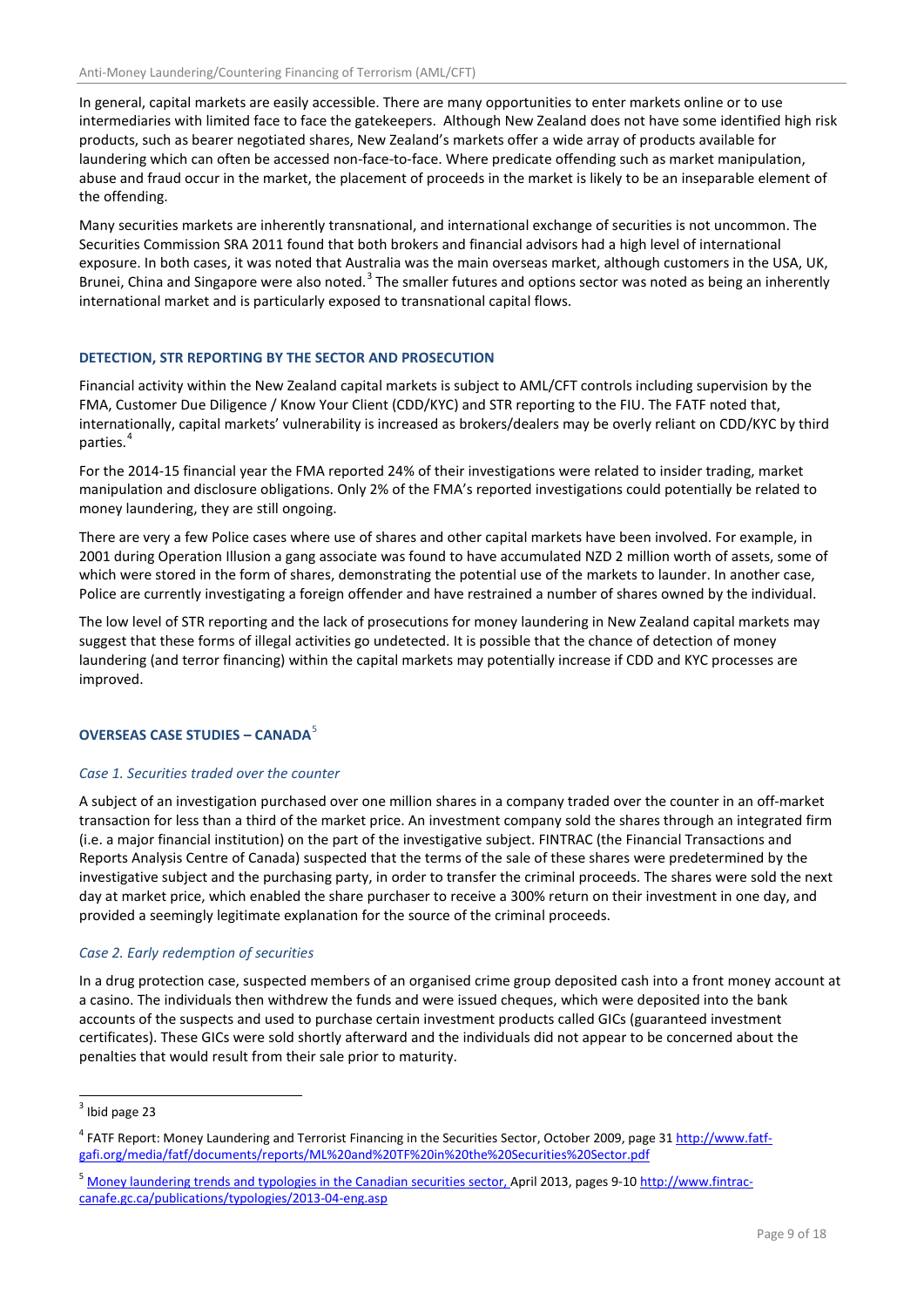#### **OVERSEAS CASE STUDY – COOK ISLANDS**[6](#page-9-0)

#### *Manipulation of hedge funds*

In January 2013, the CIFIU (*Cook Islands Financial Intelligence Unit)* received a request from a foreign FIU regarding funds relating to an investigation in its country. The investigation related to a hedge fund trader, and two firms involved in a scheme that manipulated several U.S. microcap stocks and generated more than USD 63 million in illicit proceeds through stock sales, commissions and sales credits.

It was alleged that the individuals conducted the scheme through their broker-dealer with the assistance of their close associate, a trader who lives in another jurisdiction. They bought microcap public companies through reverse mergers and manipulated upwards the stock prices of these thinly-traded stocks before selling their shares at inflated prices to eight offshore hedge funds controlled by them. Their manipulation of the stock prices allowed them to materially overstate by at least USD 440 million the hedge funds' performance and net asset values (NAVs) in a fraudulent practice known as "portfolio pumping."

A total of USD 6,068,875 was laundered to an offshore trust account in the Cook Islands when it was frozen by the CIFIU. In July 2013, the total amount was repatriated back to the relevant authorities in the requesting country.

#### **THE EGMONT GROUP CASE STUDY**[7](#page-9-1)

#### *Undervalued share trading*

A bank noticed that a business account that had been dormant for some years suddenly became active with large-scale fund transfers. The bank account was originally registered to a company registered in an offshore jurisdiction. After USD 150,000 was credited into the account, the firm used the funds to buy shares of a recently privatised Eastern-European company - 'ABC Corp'.

Three months later Brian, the representative who originally opened the account, deposited a total amount of USD 250,000 in cash into the company account. Immediately after depositing the money, he wanted to transfer USD 100,000 into a personal account at another bank. He claimed that the money came from his personal funds. When the bank asked him about the origin of these personal funds, he submitted commercial documentation showing that he had sold shares of ABC Corp - worth USD 150,000 - for USD 250,000 to another Eastern-European company 'DEF Corp'. The difference of USD 100,000 Brian explained as risk compensation, in the event the initial USD 150,000 worth of shares invested in company ABC had been devalued. This would have been fairly high return on capital, when one takes into account that a return of USD 100,000 over just three months would have equalled an annual interest rate of over 200 per cent.

The bank disclosed the transactions to the national FIU. By checking the records of its own intelligence and financial databases and liaising with other Egmont members, the FIU developed information that indicated Brian was the real owner of the offshore company. Also, it discovered that Brian was a member of the board of directors of company ABC. This suggested that the shares in company ABC might well have been knowingly sold at a low value to the offshore company before being sold onwards for a higher price to a third party. In effect, Brian siphoned off USD 100,000 profit by using his own offshore company as a 'hidden' stage in the share transfer.

The FIU notified the corresponding law enforcement authorities that Brian was suspected of money laundering and fraud. As a result of the police investigation, Brian was arrested and prosecuted, with the court also confiscating the USD 100,000 involved.

<span id="page-9-0"></span><sup>&</sup>lt;sup>6</sup> APG Yearly Typologies Report 2014, page 31 [http://www.apgml.org/includes/handlers/get-document.ashx?d=d82955e9-74cb-4eb5](http://www.apgml.org/includes/handlers/get-document.ashx?d=d82955e9-74cb-4eb5-b552-65470c113b2d) [b552-65470c113b2d](http://www.apgml.org/includes/handlers/get-document.ashx?d=d82955e9-74cb-4eb5-b552-65470c113b2d)

<span id="page-9-1"></span> $^7$  100 cases from the Egmont Group, page 5 <http://www.egmontgroup.org/library/download/21>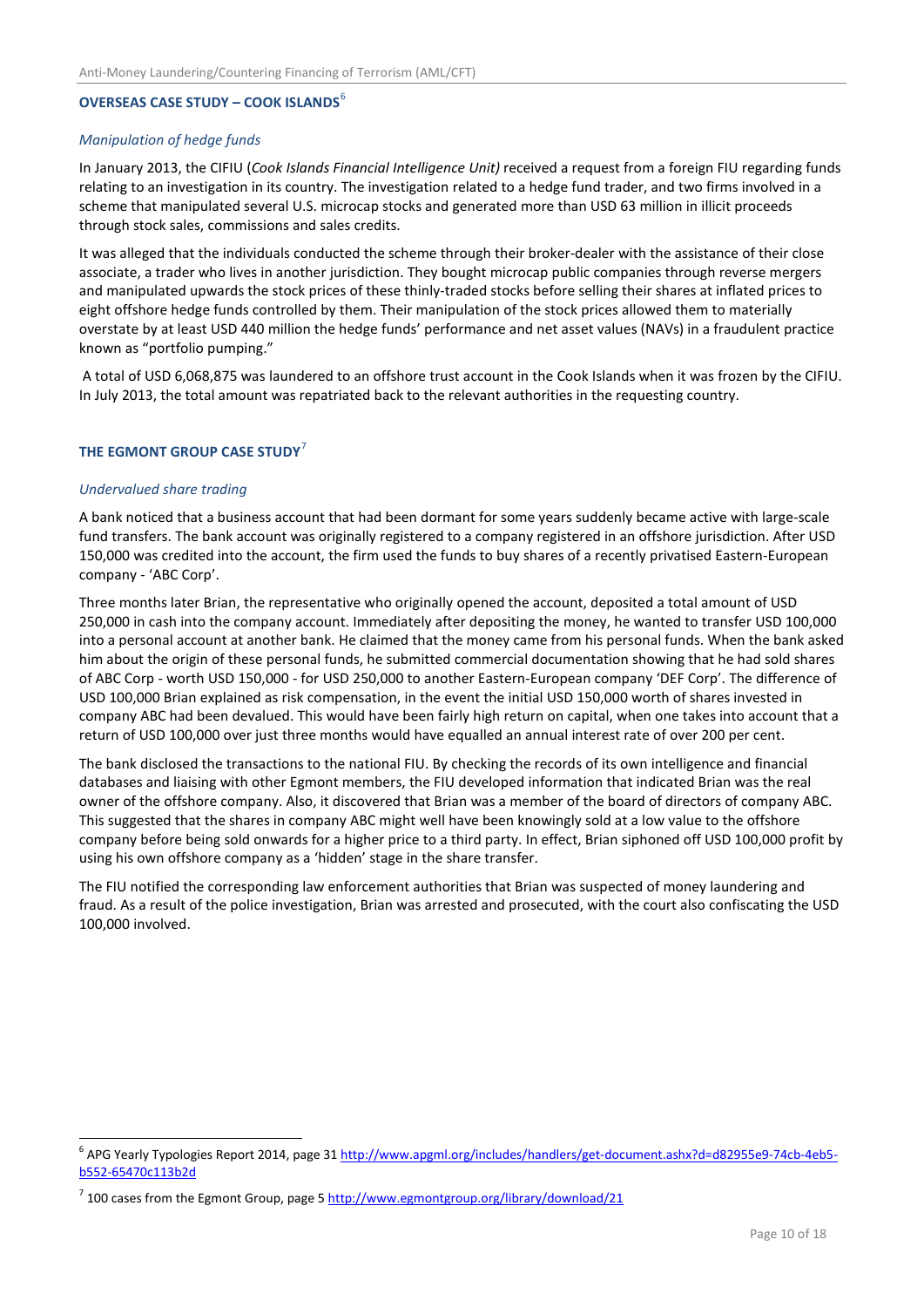#### **NEW ZEALAND RED FLAGS**

The money laundering methods and techniques described below were identified after New Zealand Police FIU analysed STRs received from the financial and securities sectors. In general, the methods discussed fall into the "layering" stage of money laundering, where the goal is to create a complex series of financial transactions to disguise the source and/or ownership of the funds. These matters remain under investigation.

#### *Case 1.*

The FIU has received several reports from New Zealand banks about a potential movement of layered funds by two foreign nationals who reside in New Zealand as Category 1 investors. Under this category, a foreign national can apply for New Zealand residence if they can invest a minimum of NZD 10 million in New Zealand for at least three years.

It has been reported that in 2012, on the same day but separately, both investors had opened accounts to set up portfolios of New Zealand Immigration acceptable investments for three year period in order to secure New Zealand residency. Shortly thereafter, investor 1 had funds of NZD 10.5 million arrive into his newly opened account, originating from several international transfers. Less than two years later after the initial investment, NZD 10 million were remitted to his own account held in his home country. Meanwhile, investor 2 had about half of the required amount of NZD 10 million arrive into his Immigration NZ bond portfolio account, which 18 months later were moved out to a New Zealand corporate bank account and then subsequently transferred out further to another New Zealand bank account the following day. When questioned, investor 2 was unwilling to provide details about the large account withdrawal, and soon after he closed his portfolio account.

The banks were unable to determine the purpose of the international transfers, there are serious questions and concerns that both individuals have breached New Zealand immigration rules and potentially laundered illicit funds through New Zealand.

#### *Case 2.*

Several New Zealand banks have reported some unusual share trading patterns. Certain individuals would deposit cash of tens of thousands of NZD into their newly opened accounts, and immediately start buying various high value stocks and selling them off in a few days, always for a loss. The banks became suspicious when they repeatedly tried to explain the customers that their sale trade would result in losses but the clients had expressed no concerns about the large loss and continued with the pattern.

One customer had small deposits of NZD 1000 coming into his account every couple of days. The source of the incoming funds was unknown as they were either cash or wire transfers. His trading pattern was not in line with common trading activity, for example, he would buy a few number of shares relating to one company and within a month sell the same number of shares on that same company at an excessive loss.

Although no evidence of market manipulation has been proved at this stage, the banks have red-flagged these transactions as a potential money laundering tactic.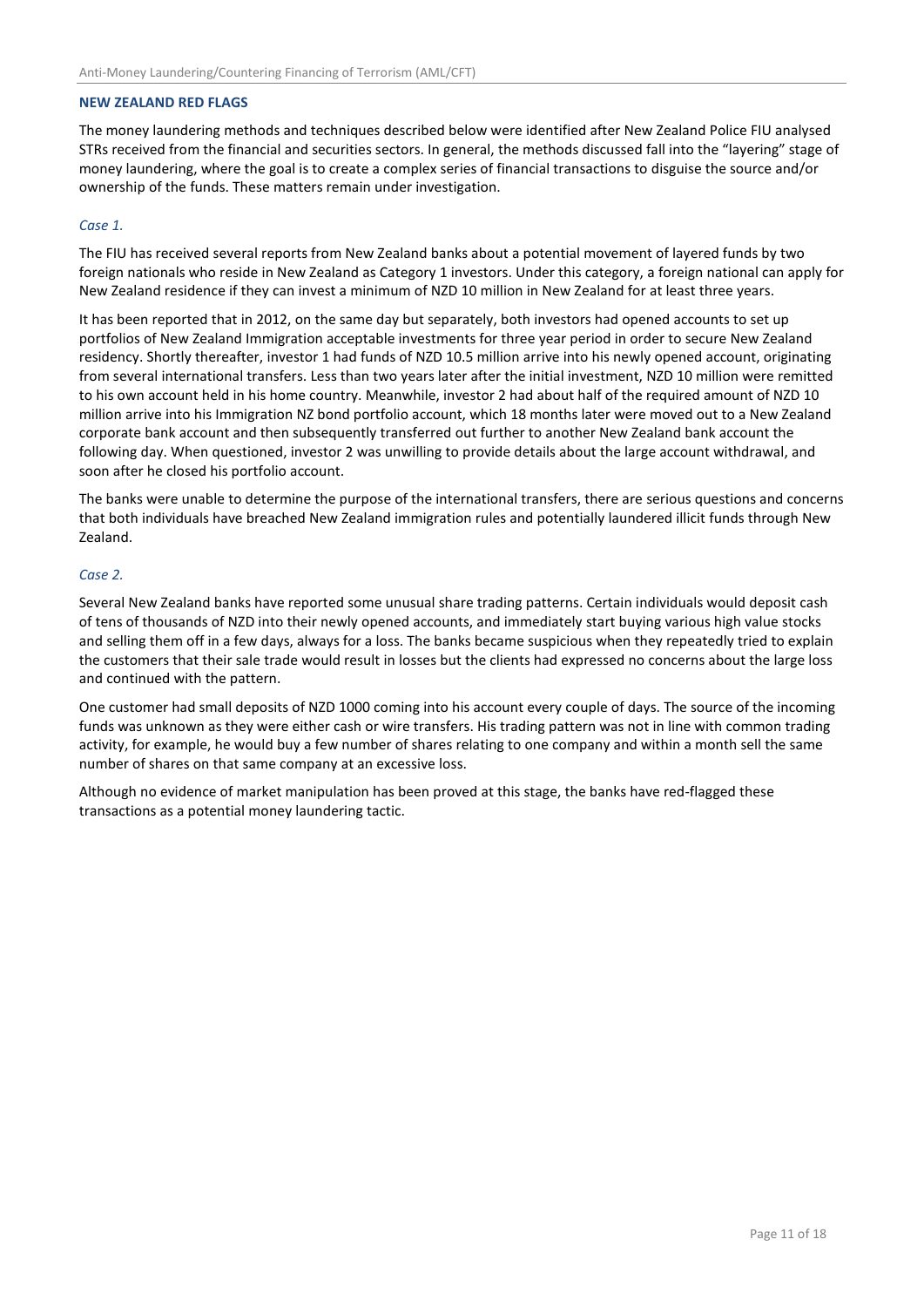### **Annex 1**

#### **THE THREE INTERNATIONALLY ACCEPTED PHASES FOR THE MONEY LAUNDERING PROCESS:**

| <b>Phase</b>     | <b>Description</b>                                                                                                | <b>Example</b>                                                                                                                                                                                                    |
|------------------|-------------------------------------------------------------------------------------------------------------------|-------------------------------------------------------------------------------------------------------------------------------------------------------------------------------------------------------------------|
| <b>Placement</b> | Cash enters the financial<br>system.                                                                              | Proceeds of selling cannabis deposited into a bank account.                                                                                                                                                       |
| Layering         | Money is involved in a number<br>of transactions.                                                                 | Money is transferred into other bank accounts that have been set<br>up and international travel tickets are purchased.                                                                                            |
| Integration      | Money is mixed with lawful<br>funds or integrated back into<br>the economy, with the<br>appearance of legitimacy. | International travel tickets are cancelled, which results in a<br>reimbursement cheque being issued to the suspect, minus<br>cancellation fees. Money is used to buy goods, services, property or<br>investments. |

#### **TYPOLOGIES - BASED ON THE ASIA PACIFIC GROUP ON MONEY LAUNDERING DEFINITIONS**

- **WIRE TRANSFERS ―** transferring proceeds of crime from one person to another via money remittance services.
- **PURCHASE OF VALUABLE COMMODITIES ―** laundering proceeds of crime by purchasing valuable commodities, for example, precious metals or gems.
- **PURCHASE OF VALUABLE ASSETS ―** laundering proceeds of crime by purchasing valuable assets, for example, property or vehicles.
- **SHELL COMPANIES ―** registering companies which have no actual business activity. Internationally based directors/shareholders and offshore bank accounts are used to facilitate money laundering and/or terrorist financing by unverified beneficiaries. In addition, there is also the risk of exploitation of other corporate forms, particularly limited partnerships.
- **NOMINEES, TRUSTS, FAMILY MEMBERS OR THIRD PARTIES** ― utilising other people to carry out transactions in order to conceal the true identity of persons controlling proceeds of crime.
- **TRADE-BASED MONEY LAUNDERING ―** manipulating invoices, often in connection with international trade, by overstating the value of a shipment providing criminal entities with a paper justification to either launder proceeds of crime and/or send funds overseas to finance terrorism.
- **CANCEL CREDITS OR OVERPAYMENTS ―** laundering proceeds of crime by overpaying, then requesting refund cheques for the balance.
- **ELECTRONIC TRANSFERS ―** transferring proceeds of crime from one bank account to another via financial institutions.
- **CO-MINGLING ―** combining proceeds of crime with legitimate business takings.
- **GATEKEEPERS/PROFESSIONAL SERVICES ―** utilising "professionals" to establish seemingly legitimate business activities, for example, lawyers, accountants, brokers, company formation agents.
- **CASH DEPOSITS ―** placement of cash into the financial system.
- **SMURFING ―** utilising third parties or groups of people to carry out structuring.
- **CREDIT CARDS, CHEQUES, PROMISSORY NOTES ―** instruments used to access funds held in a financial institution, often in another jurisdiction.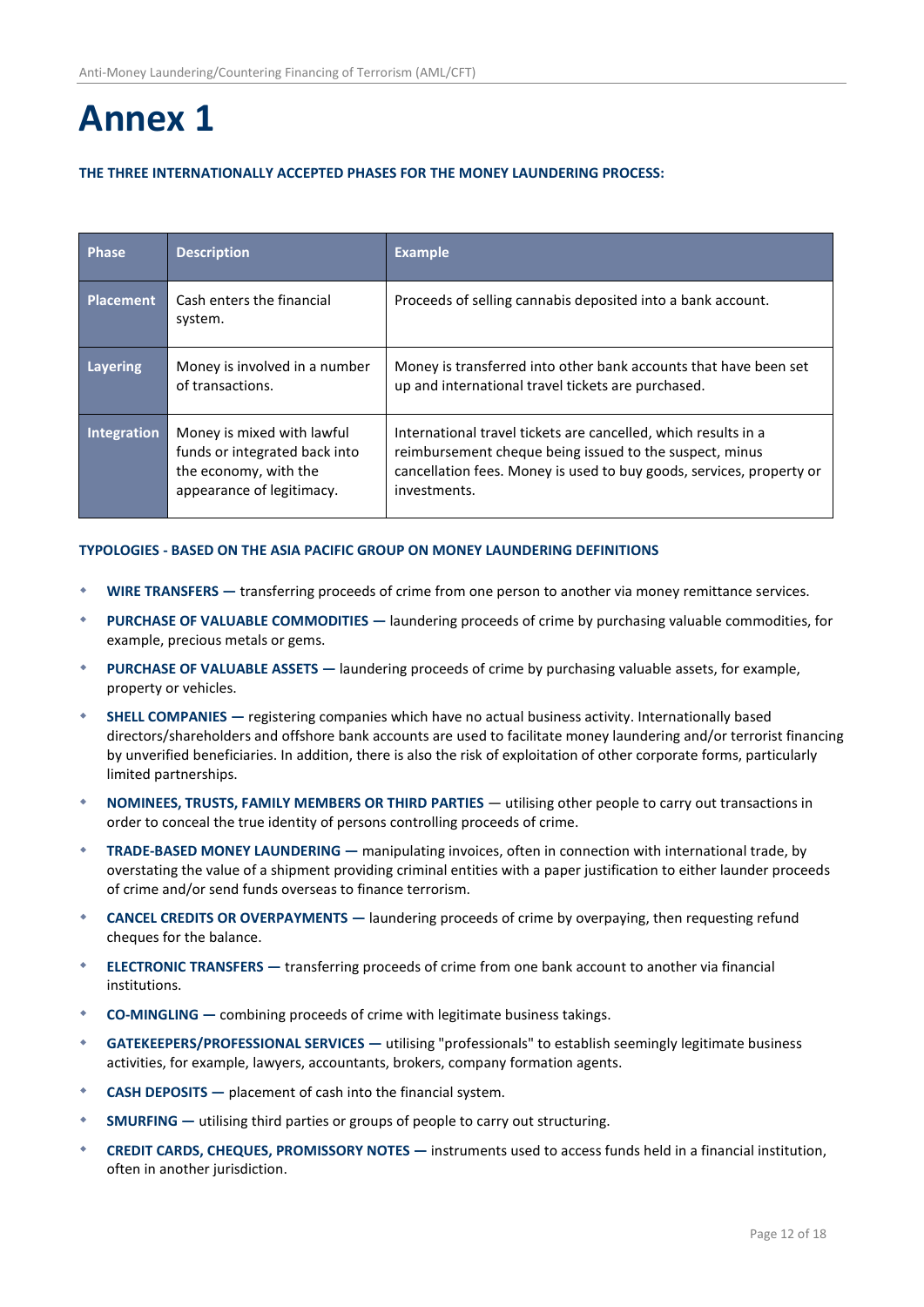- **CASH COURIERS ― concealing the** movement of currency from one jurisdiction to another using people, luggage, mail or any other mode of shipment, without declaration.
- **STRUCTURING ―** separating large transactions into small transactions to avoid scrutiny and detection from financial institutions.
- **ABUSE OF NON-PROFIT ORGANISATIONS ―** raising funds to finance terrorism using non-profit organisations (charities) to conceal the source and nature of funds, as well as to facilitate distribution.
- **INVESTMENT IN CAPITAL MARKETS ―** laundering proceeds of crime by using any market in which securities are traded, for example, the stock and bond markets, as well as futures trading and currency speculation.
- **OTHER PAYMENT TECHNOLOGIES ―** utilising emerging or new payment technologies to facilitate money laundering and/or terrorist financing.
- **UNDERGROUND BANKING/ALTERNATIVE REMITTANCE SERVICES** ― transferring proceeds of crime from one person to another via informal banking mechanisms.
- **TRUSTED INSIDERS/CORRUPTION ―** collusion, coercion or bribery of financial institution staff by customers, particularly high-profile individuals, for instance, government officials, business executives, celebrities or individuals known or suspected of being involved in serious crime.
- **CASH EXCHANGES ―** exchanging low denomination notes for high (also known as refining) as a means to launder proceeds of crime, as well as reduce large volumes of cash obtained from serious crime.
- **CURRENCY CONVERSION ―** converting one currency into another as a means to launder proceeds of crime, as well as reduce large volumes of cash obtained from serious crime.

### **Annex 2**

### **Financial Intelligence Unit**

The Financial Intelligence Unit is part of the Financial Crime Group, which is made up of four Asset Recovery Units, a core administrative/analytical team and the Financial Intelligence Unit. The Financial Intelligence Unit has been operational since 1996 and part of its core functions is to receive, collate, analyse and disseminate information contained in Suspicious Transaction Reports, Suspicious Property Reports and Border Cash Reports. It also develops and produces a number of financial intelligence products, training packages and policy advice. The Financial Intelligence Unit also participates in the AML/CFT National Co-ordination Committee chaired by the Ministry of Justice. It is also a contributing member to international bodies such as the Egmont Group of international financial intelligence units and the Asia Pacific Group. The FIU can be contacted at: **fiu@police.govt.nz**

### **Annex 3**

### **Typology indicators**

#### **GENERAL INDICATORS**

These indicators are present in many of the typologies used in money laundering and terrorist financing.

- Transactions involving locations with poor AML/CFT regimes or high exposure to corruption
- \* Significant and/or frequent transactions in contrast to known or expected business activity
- Significant and/or frequent transactions in contrast to known employment status
- Ambiguous or inconsistent explanations as to the source and/or purpose of funds
- Where relevant, money presented in unusual condition, for example, damp, odorous or coated with substance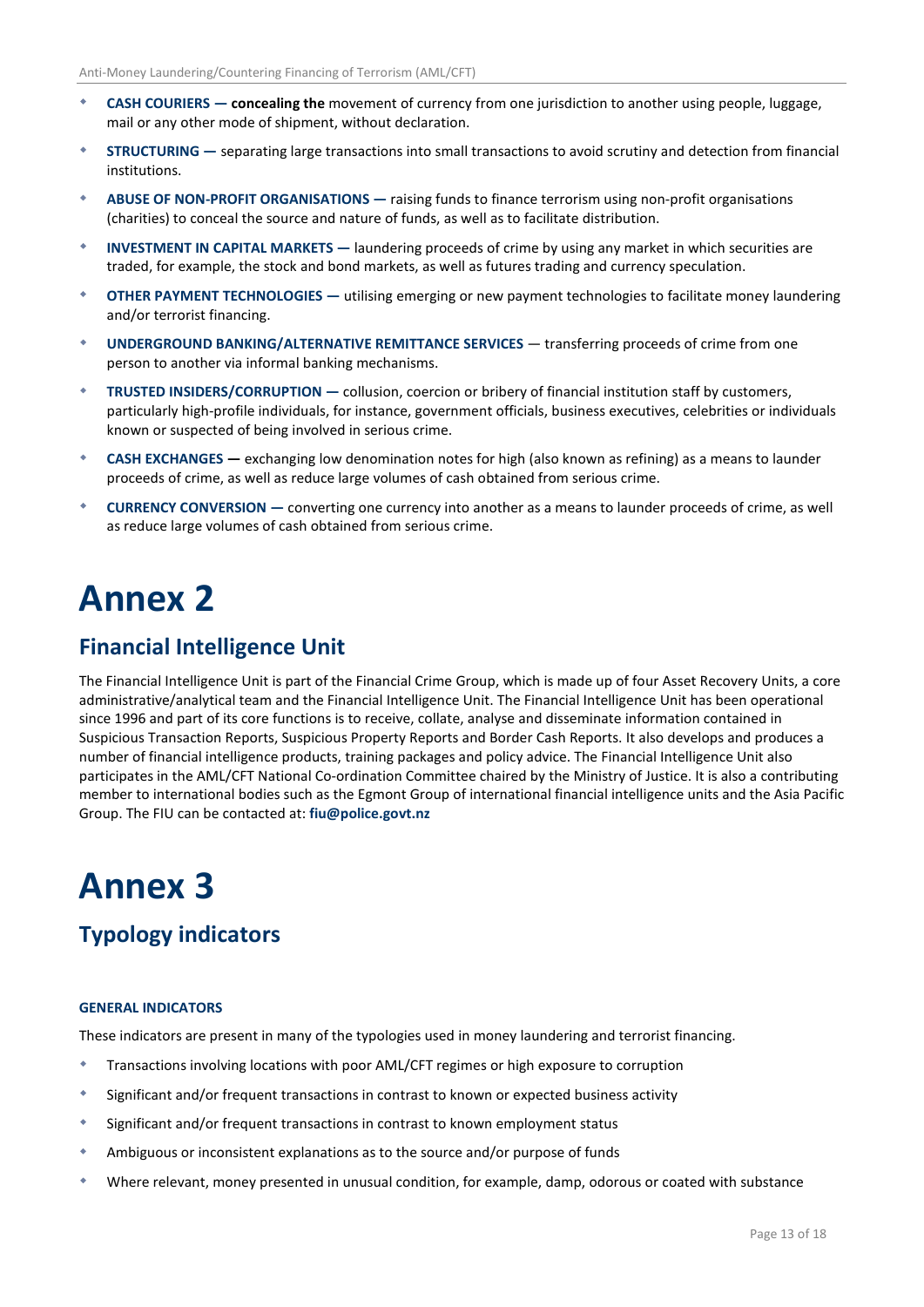Where relevant, nervous or uncooperative behaviour exhibited by employees and/or customers

**WIRE TRANSFERS ―** transferring proceeds of crime from one person to another via money remittance services.

*Possible indicators (specific)*

- Significant and/or frequent cash payments for transfers
- Transfers to or from locations that have poor AML/CFT regimes or high exposure to corruption
- Transfers to high-risk countries or known tax havens
- Transfers to numerous offshore jurisdictions with no business rationale
- Multiple transfers sent to same person overseas by different people
- Same home address provided by multiple remitters
- Departure from New Zealand shortly after transferring funds
- Reluctant to provide retailer with identification details

**PURCHASE OF VALUABLE COMMODITIES ―** laundering proceeds of crime by purchasing valuable commodities, for example, precious metals or gems.

#### *Possible indicators (specific)*

- Customers requiring safe custody arrangements with financial institution
- Significant and/or frequent cash purchases of valuable commodities
- Regular buying and selling of valuable commodities that does not make economic sense

**PURCHASE OF VALUABLE ASSETS ―** laundering proceeds of crime by purchasing valuable assets, for example, property or vehicles.

#### *Possible indicators (specific)*

- Purchase/sale of real estate above/below market value irrespective of economic disadvantage
- Cash purchases of valuable assets with cash and/or cash deposits for valuable assets
- Low value property purchased with improvements paid for in cash before reselling
- Rapid repayment of loans/mortgages with cash or funds from an unlikely source

**SHELL COMPANIES ―** registering New Zealand companies with internationally based directors and/or shareholders in order to open bank accounts to facilitate money laundering and/or terrorist financing by unverified beneficiaries.

#### *Possible indicators (specific)*

- Large numbers of companies registered with the same office address
- Address supplied is a "virtual office"
- Accounts/facilities opened/operated by company formation agents
- Lack of information regarding overseas directors/beneficiaries
- Complex ownership structures
- Structures where there is no apparent legitimate economic or other rational

#### *Additional Indicators:*

- The same natural person is the director of a large number of single director companies
- The same person (natural or corporate) is the shareholder of a large number of single-shareholder companies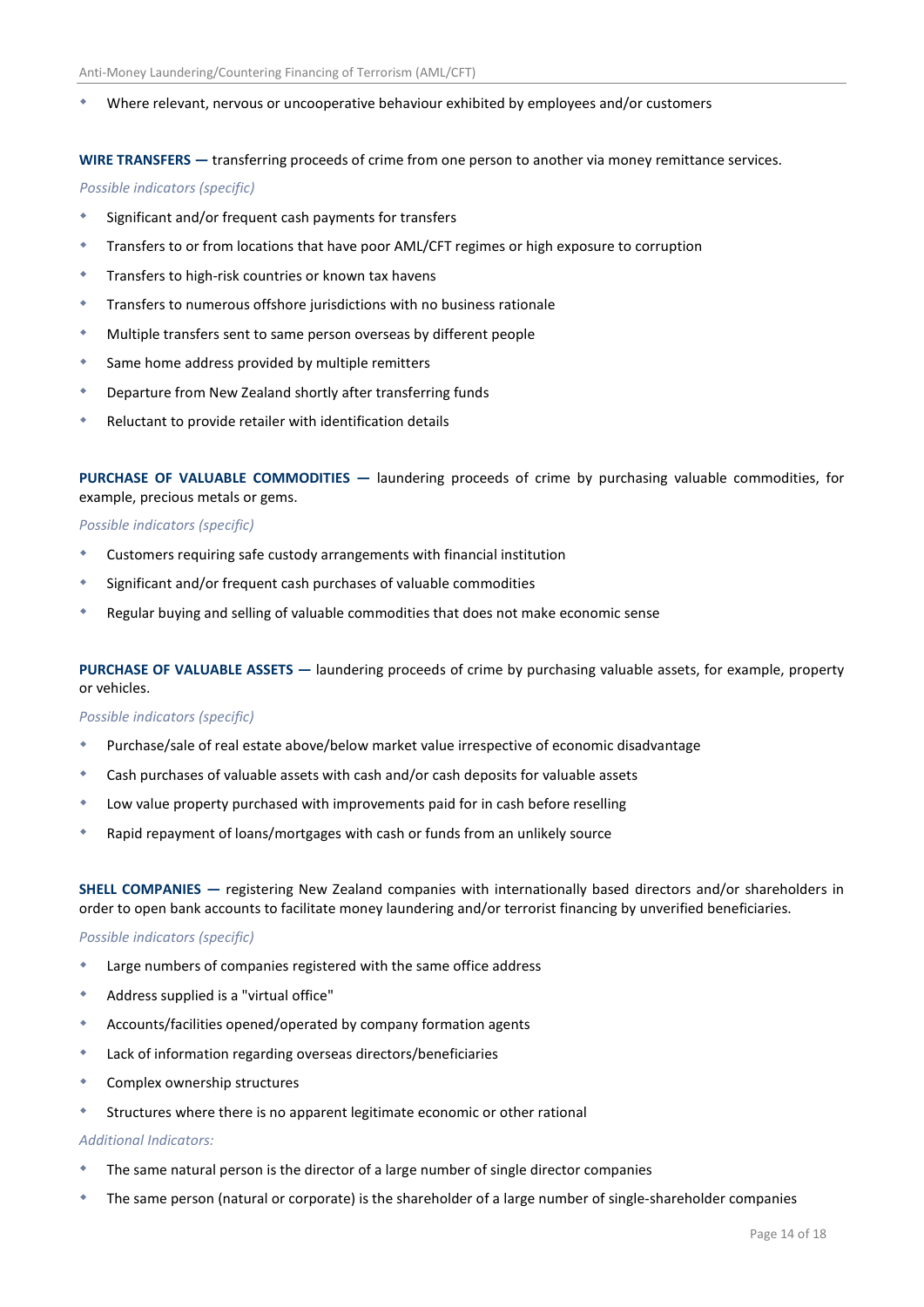Use of one of a small number of New Zealand 'agents' who undertake transactions with the companies register

#### **NOMINEES, TRUSTS, FAMILY MEMBERS OR THIRD PARTIES ―** utilising other people to carry out transactions in order to conceal the true identity of persons controlling proceeds of crime.

#### *Possible indicators (specific)*

- Customers using family members or third parties, including the use of children's accounts
- Transactions where third parties seem to be retaining a portion of funds, for example, "mules"
- Accounts operated by someone other than the account holder
- Many transactions conducted at various financial institutions and/or branches, in one day
- Significant and/or frequent transactions made over a short period of time

**TRADE-BASED MONEY LAUNDERING ―** manipulating invoices, often in connection with international trade, by overstating the value of a shipment providing criminal entities with a paper justification to either launder proceeds of crime and/or send funds overseas to finance terrorism.

#### *Possible indicators (specific)*

- \* Invoice value greater than value of goods
- Discrepancies in domestic and foreign import/export data
- Suspicious cargo movements
- Suspicious domestic import data
- Discrepancies in information regarding the origin, description and value of the goods
- Discrepancies with tax declarations on export declarations
- Sudden increase in online auction sales by particular vendors (online auction sites)
- Unusually frequent purchases between same buyers and vendors (online auction sites)

#### **CANCEL CREDITS OR OVERPAYMENTS ―** laundering proceeds of crime by overpaying, then requesting refund cheques for the balance.

#### *Possible indicators (specific)*

- Casino gaming machines loaded with cash, credits cancelled and a refund cheque requested
- Casino chips purchased, followed by limited or no gambling, then a refund cheque requested
- \* Frequent cheque deposits issued by casinos
- Significant and/or frequent payments to utility companies, for example, electricity providers
- Frequent cheque deposits issued by utility companies, for example, electricity providers
- Significant and/or frequent payments for purchases from online auction sites
- Frequent personal cheque deposits issued by third parties

#### **ELECTRONIC TRANSFERS ―** transferring proceeds of crime from one bank account to another via financial institutions.

#### *Possible indicators (specific)*

- Transfers to or from locations that have poor AML/CFT regimes or high exposure to corruption
- Transfers involving accounts located in high-risk countries or known tax havens
- Transfers to offshore jurisdictions with no business rationale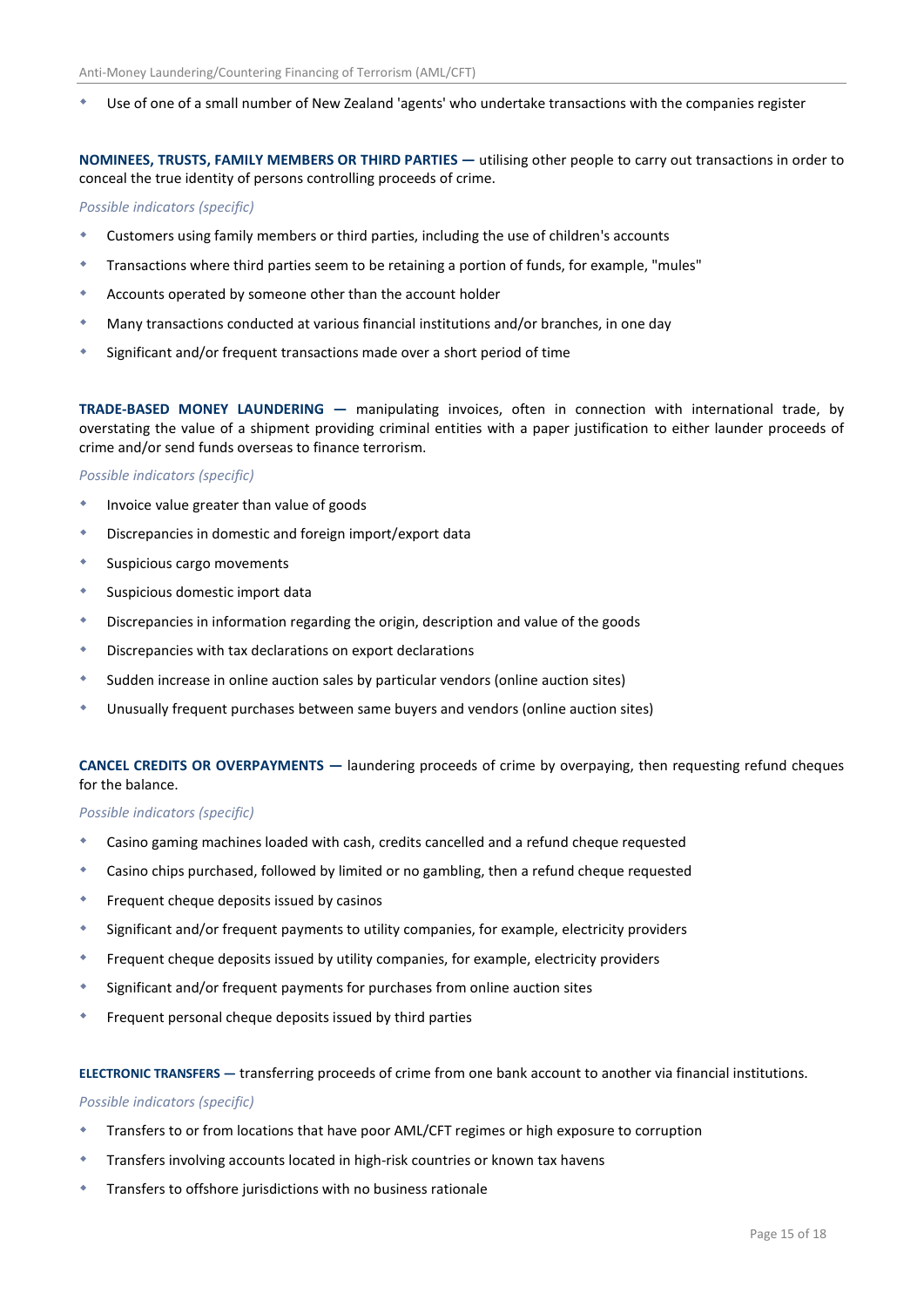- Multiple transfers sent to same person overseas by different people
- Departure from New Zealand shortly after transferring funds
- Transfers of funds between various accounts that show no economic sense (i.e. multiple transfers incurring bank fees where one single transfer would have been sufficient)

**CO-MINGLING ―** combining proceeds of crime with legitimate business takings.

#### *Possible indicators (specific)*

- Significant and/or frequent cash deposits when business has EFTPOS facilities
- Large number of accounts held by a customer with the same financial institution
- Accounts operated by someone other than the account holder
- Merging businesses to create layers
- Complex ownership structures
- Regular use of third party accounts

**GATEKEEPERS/PROFESSIONAL SERVICES ―** utilising "professionals" to establish seemingly legitimate business activities, for example, lawyers, accountants, brokers, company formation agents.

#### *Possible indicators (specific)*

- Accounts and/or facilities opened and/or operated by company formation agents
- Gatekeepers that appear to have full control
- Known or suspected corrupt professionals offering services to criminal entities
- Accounts operated by someone other than the account holder

#### **CASH DEPOSITS ―** placement of cash into the financial system.

#### *Possible indicators (specific)*

Large cash deposits followed immediately by withdrawals or electronic transfers

#### **SMURFING ―** utilising third parties or groups of people to carry out structuring.

#### *Possible indicators (specific)*

- Third parties conducting numerous transactions on behalf of other people
- Many transactions conducted at various financial institutions and/or branches, in one day
- Accounts operated by someone other than the account holder

#### **CREDIT CARDS, CHEQUES, PROMISSORY NOTES ―** instruments used to access funds held in a financial institution, often in another jurisdiction.

#### *Possible indicators (specific)*

- Frequent cheque deposits in contrast to known or expected business activity
- Multiple cash advances on credit card facilities
- Credit cards with large credit balances
- Transactions inconsistent with intended purpose of facility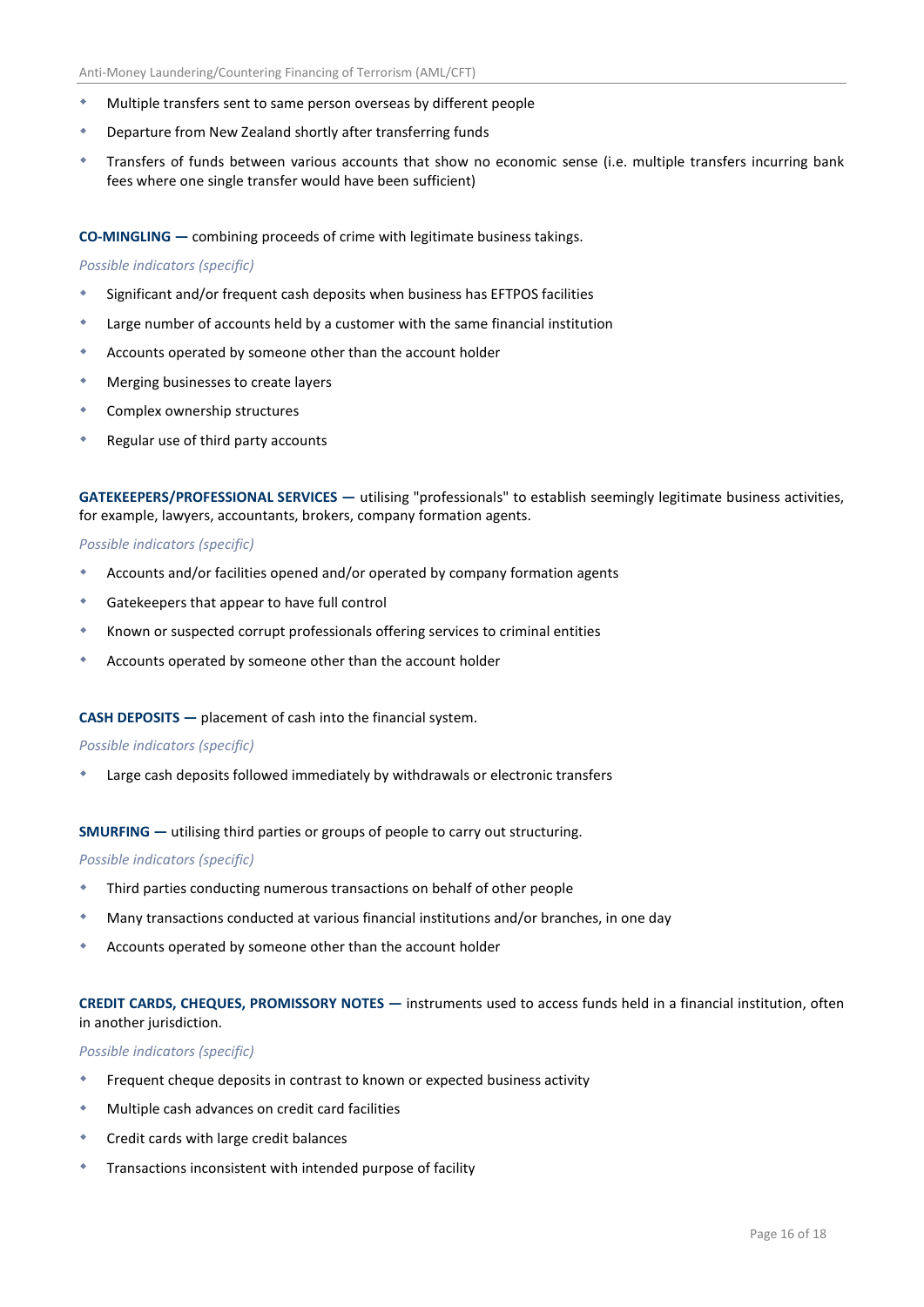#### **CASH COURIERS ― concealing the** movement of currency from one jurisdiction to another using people, luggage, mail or any other mode of shipment, without declaration.

#### *Possible indicators (specific)*

- Transactions involving locations with poor AML/CFT regimes or high exposure to corruption
- Customers originating from locations with poor AML/CFT regimes/high exposure to corruption
- Significant and/or frequent cash deposits made over a short period of time
- Significant and/or frequent currency exchanges made over a short period of time

#### **STRUCTURING ―** separating large transactions into small transactions to avoid scrutiny and detection from financial institutions.

#### *Possible indicators (specific)*

- Many transactions conducted at various financial institutions and/or branches, in one day
- Small/frequent cash deposits, withdrawals, electronic transfers made over a short time period
- Multiple low value domestic or international transfers

**ABUSE OF NON-PROFIT ORGANISATIONS ―** raising funds to finance terrorism using non-profit organisations (charities) to conceal the source and nature of funds, as well as to facilitate distribution.

#### *Possible indicators (specific)*

- Known or suspected criminal entities establishing trust or bank accounts under charity names
- Transfers to or from locations that have poor AML/CFT regimes or high exposure to corruption
- Transfers involving accounts located in high-risk countries or known tax havens
- Transfers to numerous offshore jurisdictions with no business rationale
- Entities that use third parties to distribute funds or have weak financial governance mechanisms

**INVESTMENT IN CAPITAL MARKETS ―** laundering proceeds of crime by using any market in which securities are traded, for example, the stock and bond markets, as well as futures trading and currency speculation.

#### *Possible indicators (specific)*

- Securities accounts opened to trade in shares of only one listed company
- Transaction patterns resemble a form of market manipulation, for example, insider trading
- Unusual settlements, for example, cheques requested for no apparent reason, to third parties
- Funds deposited into stockbroker's account followed immediately by requests for repayment
- Limited or no securities transactions recorded before settlement requested

**OTHER PAYMENT TECHNOLOGIES ―** utilising emerging or new payment technologies to facilitate money laundering and/or terrorist financing.

*Possible indicators (specific)*

- Excessive use of stored value cards
- Significant and/or frequent transactions using mobile telephone services

**UNDERGROUND BANKING/ALTERNATIVE REMITTANCE SERVICES ―** transferring proceeds of crime from one person to another via informal banking mechanisms.